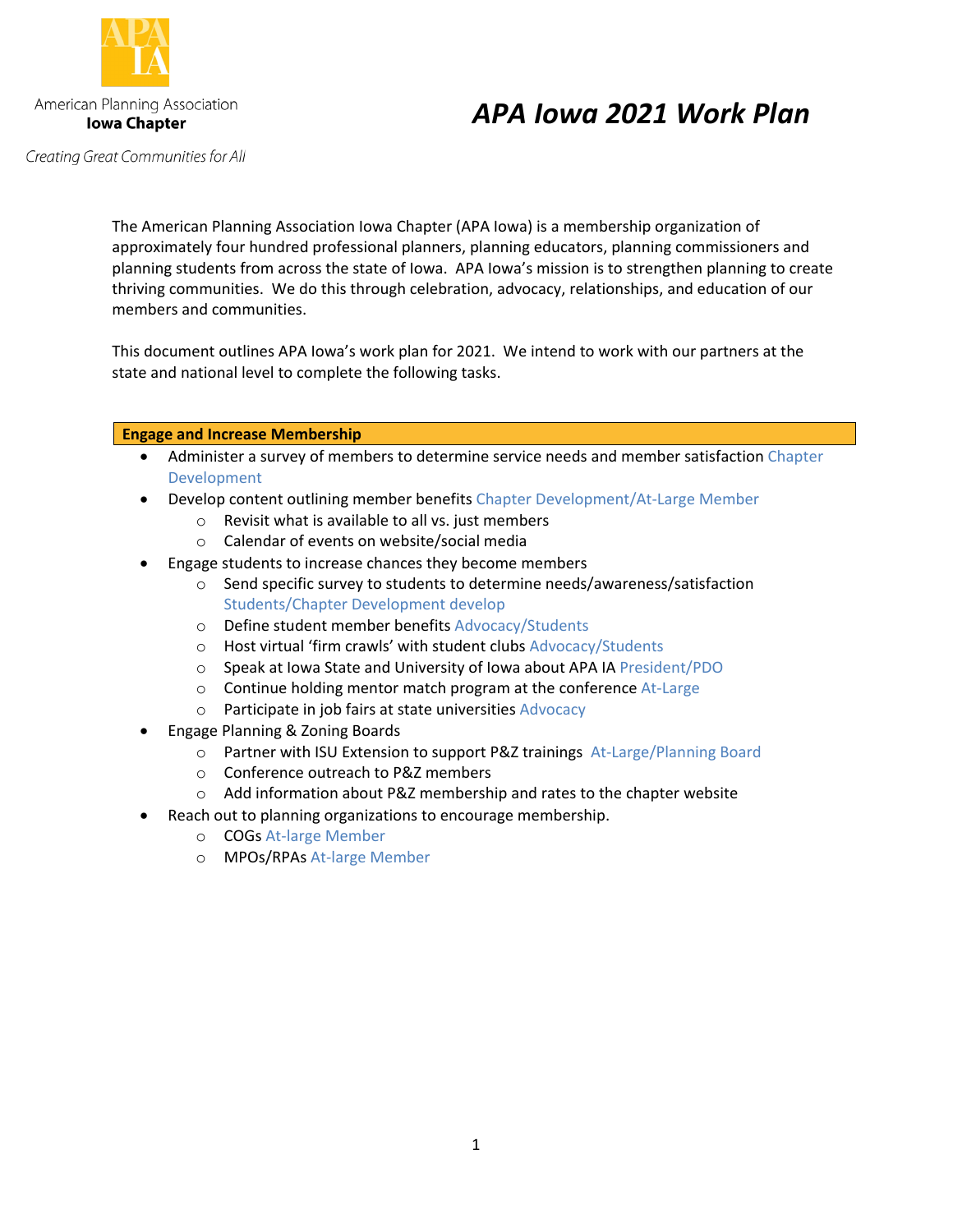### **Expand the Profile and Outreach of APA Iowa**

- Administer formal communication channels and encourage planners to share successes through these channels PR, At-Large, Secretary
	- o Quarterly newsletter
	- o Social media
	- o Chapter website
- Support efforts of the chapter's Diversity, Equity, and Inclusion Committee Chapter Development
- Enhance the chapter's legislative involvement Legislative
	- o Develop a legislative agenda prior to the start of the state legislative session
	- o Procure lobbyist support
	- o Schedule Governor Proclamation for October Planning Month to coincide with the 2021 Iowa Planning Conference
- Inventory allied organizations and regularly make contact to identify opportunities to collaboration Outreach/At-Large
	- o Legislative support/advocacy assistance
	- o Professional development/training
	- o Technical assistance offerings
	- o Other?
- Administer the chapter awards program Awards
	- $\circ$  Identify opportunities to highlight award winners (e.g., at Day on the Hill, in newsletter, etc.) Awards, At-Large, PR
	- o Mentor award winners to encourage their application for national awards Awards
	- $\circ$  Increase emphasis on local planner recognition to help with future FAICP candidates Awards, At-Large
	- o Produce videos highlighting award winners Awards
	- o Expand award winner opportunities Awards
- Facilitate the Planning Healthy Iowa Communities initiative and be the host for the Active Living Iowa committee Outreach/John P.
- Explore the development of a technical assistance activity to coincide with the annual conference Prof. Dev/Outreach/Planning Committee

### **Administer the Business of the Chapter**

- Develop the 2021 budget and work plan Treasurer/Officers
- Oversee the contract with the Chapter Administrator Pres/VP
- Review structure of the board and its roles Officers
- Define and document roles and responsibilities of APA IA board members and policies/procedures for the organization Pre/VP
- Maintain chapter finances Treasurer/Admin
- Develop and provide documentation to APA showing compliance with the Chapter Performance Criteria Pres
- Facilitate periodic reporting of work plan activities by board members Secretary